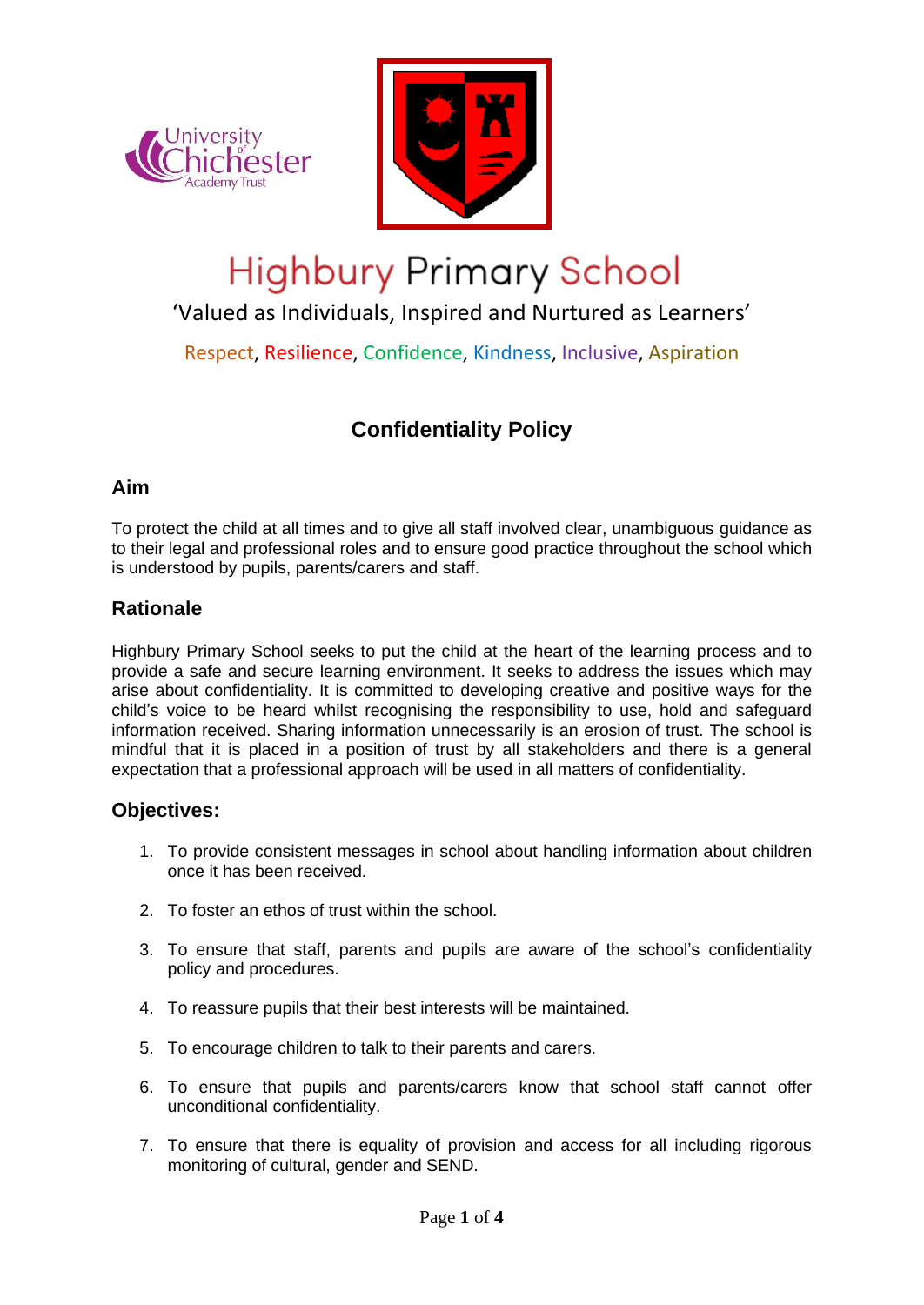- 8. To ensure that if there are child protection issues then the correct procedure is followed.
- 9. To ensure that confidentiality is a whole school issue and that in lessons ground rules are set for the protection of all.
- 10. To understand that health professionals are bound by a different code of conduct.
- 11. To ensure that parents have a right of access to any records the school may hold on their child but not to any other child that they do not have parental responsibility for.
- 12. To ensure that anyone who works in the school, either paid or as a volunteer does not repeat knowledge about a child to anyone outside the school.
- 13. To ensure that anyone who works in the school, either paid or as a volunteer knows when to pass information on and to whom.

#### **Guidelines**

- 1. All information about individual children is private and should only be shared with those members of staff that have a need to know.
- 2. All social services, medical and personal information about a child should be held in a safe and secure place which cannot be accessed by individuals other than school staff.
- 3. The school continues to actively promote a positive ethos and respect for the individual.
	- a) The school has three named Designated Safeguarding Leads who receives regular training.
	- b) There is clear guidance for the handling of child protection/safeguarding incidents and all staff have regular training on child protection issues.
	- c) There is clear guidance for procedures if a member of staff is accused of abuse.
	- d) Staff are aware that effective Relationship and Sex Education which brings an understanding of what is and is not acceptable in a relationship, can lead to disclosure of a child protection issue.
	- e) Staff are aware of the need to handle all issues about different types of families in a sensitive manner.
	- f) Any intolerance about gender, faith, race, culture, special educational needs or sexuality is unacceptable and should follow the school's discipline policy.
	- g) Information collected for one purpose should not be used for another.
- 4. Parents/carers and children need to be aware that the school cannot guarantee total confidentiality and the school has a duty to report child protection issues.
- 5. The school prides itself on good communication with parents and carers and members of staff are available to talk to both children and parents/carers about issues that are causing concern. The school encourages children to talk to parents/carers about issues causing them concern and may in some cases support the children to talk to their parents. The school would share with parents any child protection disclosure unless they were specifically implicated before going on to inform the correct authorities.
- 6. Parents/carers and children should feel reassured that only in exceptional circumstances confidentiality will be broken.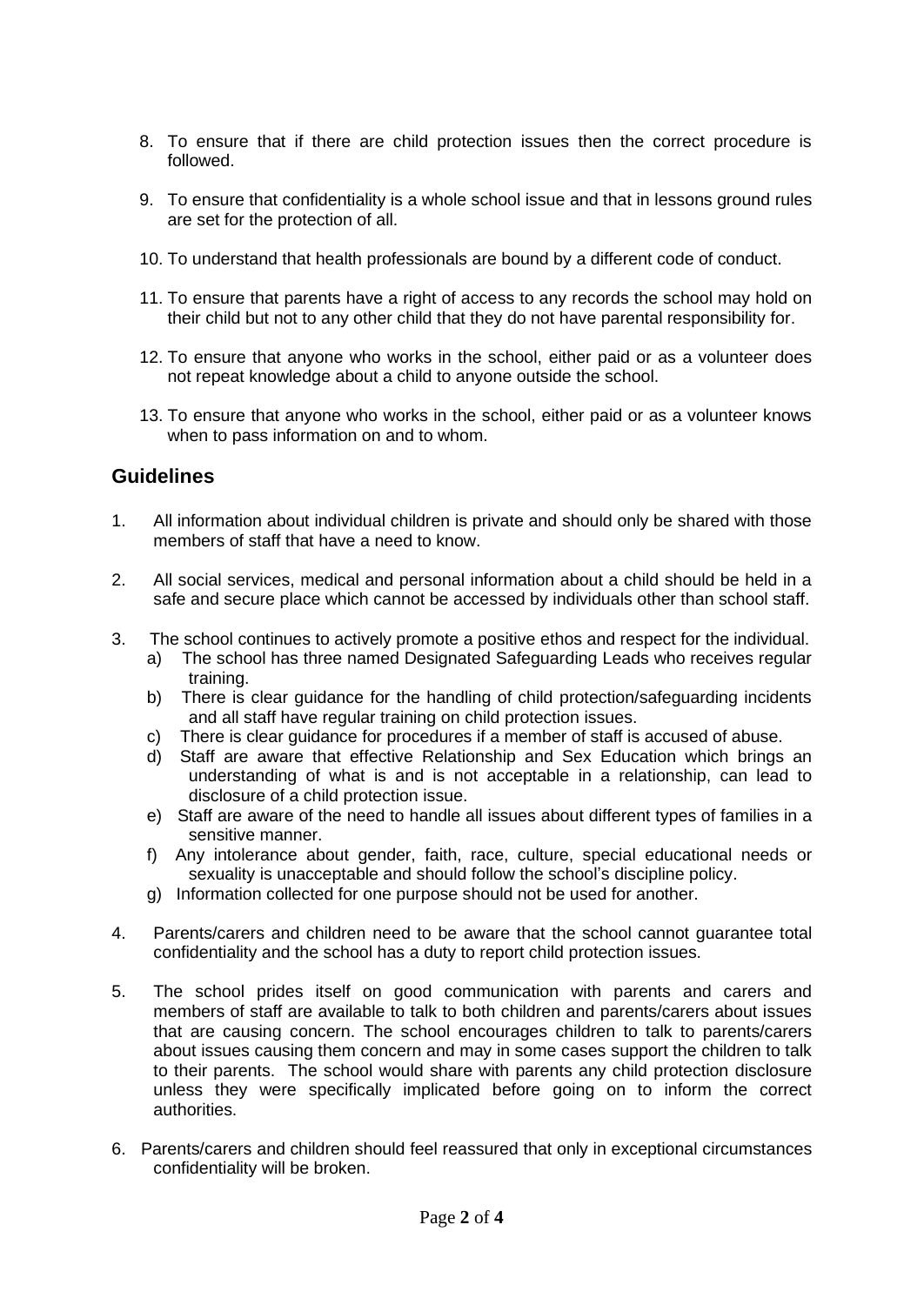- 7. All children have a right to the same level of confidentiality irrespective of gender, race, religion, medical concerns and special educational needs. A lot of data is generated in schools by these categories, but individual children should not be able to be identified.
- 8. Confidentiality is a whole school issue. Clear ground rules must be set for any classroom work such as circle time and other PHSCE sessions dealing with sensitive issues such as Relationships and Sex and drugs. Strategies are in place and all children are aware of them for dealing with sensitive information which may fall outside the boundaries of child protection procedures. The school needs to be able to be proactive, so children feel supported, but information is not unnecessarily revealed in a public arena. Even when sensitive information appears to be widely known, it should be assumed by those immediately involved that it is appropriate to discuss or share this information further.
- 9. Health professionals have their own code of practice dealing with confidentiality. Staff should be aware of children with medical needs and the class information sheet should be accessible to staff who need that information but not on general view to other parents/carers and children in the classroom or corridor areas.
- 10 Photographs of children should not be used without parents/carers permission especially in the press and internet. At no time should the child's name be used with a photograph so that they can be identified unless permission has been sought from the parent. The school gives clear guidance to parents about the use of cameras and videos during public school events.
- 11. Information about children will be shared with parents and carers **but only about their child**. Parents and carers should not have access to any other child's books, marks and progress grades at any time especially at parents and carers evening. However, parents should be aware that information about their child will be shared with the receiving school or academy when they change school. All personal information about children including social services records should be regarded as confidential. It should be clearly understood by those who have access to it, and whether those concerned have access to all, or only some of the information.

Information regarding health reports such as speech therapy, medical reports, SEN reports, SEN minutes of meetings and social services minutes of meetings and reports will be circulated in envelopes and **once read should be returned for secure filing.**

In all other notes, briefing sheets etc a child should not be able to be identified.

Addresses and telephone numbers of parents/carers and children will not be passed on except in exceptional circumstances or to a receiving school or academy.

All parents who work in the school are bound by the confidentiality policy. Any knowledge about a child should be kept in the school and not repeated to any other parent/carer, even if a parent /carer asks for this information. For example, Parents in school, working as volunteers do not report cases of poor behaviour or pupil discipline to other parents in the school. This allows teachers to deal with such matters in line with school policy.

When volunteers, such as parents and friends of the school, are working in classes they do not discuss educational matters outside the classroom. For example, the specific use of teaching assistant time for particular pupils or groups of pupils. Teaching assistants have different roles within a class, including the support of children with special educational needs. The provision and work with these children is for the teacher to discuss with the relevant parents or carers.